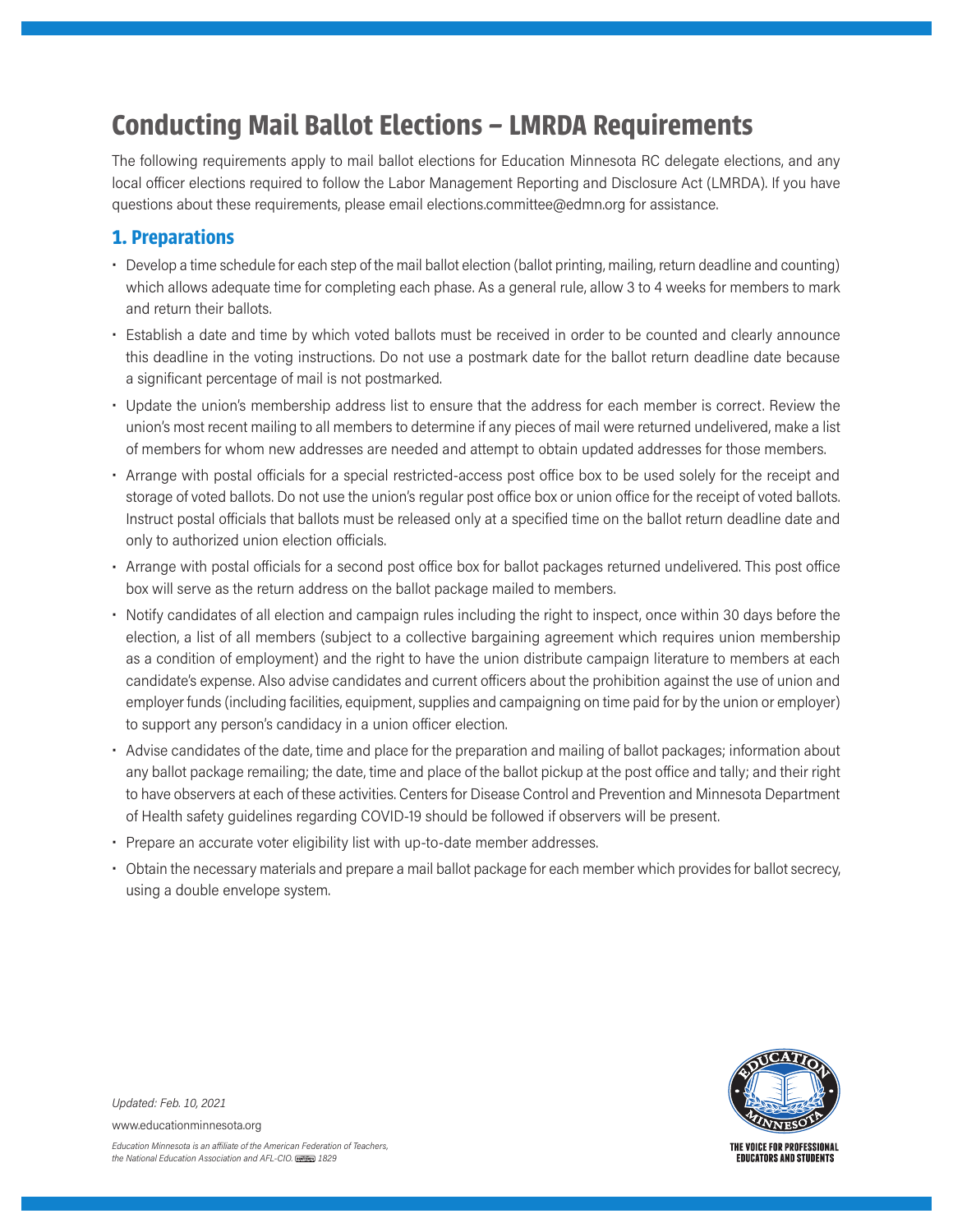## **2. The Mail Ballot Package**

- Mail ballot packages must include:
	- *• (1) a ballot;*
	- *• (2) voting instructions (which may be printed on the ballot);*
	- *• (3) a secret ballot envelope with no identifying information (such as a return address); and*
	- *• (4) a return envelope that is pre-addressed to the post office box for returned voted ballots and contain space for the voter to print his or her name and address in the upper left corner.*
- These items must be mailed in a larger envelope with the return address of the post office box designated solely for the receipt of ballot packages returned undelivered so that they can be re-mailed by election officials after obtaining correct addresses.
- Retain custody of the ballot packages until mailing and safeguard blank ballots throughout the balloting period. Election officials must be able to account for all ballots printed. The number of ballots printed minus the number of ballots issued to members (in the initial mailing as well as any additional mailing) must equal the number of unused ballots on hand at the end of the election.
- Mail a ballot package to every member. If a separate election notice is not mailed, ballot packages must be sent to all members, not only to members in good standing. Ballot packages should be mailed to members at least 15 days prior to the date when they must be mailed back in order to be counted. Members must be given a reasonable time to receive, mark and return ballots.
- Send ballot packages by first class mail to ensure that all members receive ballots in a timely manner. Obtain a statement from the post office indicating the number of ballot packages mailed.

#### **3. During the Balloting Period**

- Ask postal officials not to release information to anyone about the number of ballots returned or the names of the voters prior to the time of the ballot pickup.
- Pick up any ballot packages mailed to members that have been returned undelivered to the post office box obtained for this purpose. Attempt to obtain accurate addresses for these members. Ballot packages with updated addresses should be re-mailed as soon as possible. Observers have the right to be present for the pickup and remailing of ballot packages.
- Advise members how to request another ballot if the ballot package is not received or if the ballot is spoiled while voting. Include this information in the election notice (as illustrated in the above sample notice), post a copy of the election notice at the union hall and at worksites, and print an announcement in any union publication. Send a replacement ballot package to any eligible member who makes a request.
- Keep a list of the names and addresses of any members who request replacement ballots. Replacement ballot return envelopes should be marked with a special designation (such as "D" for duplicate) to alert election officials at the tally that these members have been sent more than one ballot. A record must be kept of all replacement ballots sent in response to requests and all ballot packages which were remailed after being returned undelivered, including dates received and mailed.
- Plan for the pick up of ballots from the post office and the tally of ballots. Determine the ballot counting method and voiding rules to be used and prepare tally sheets.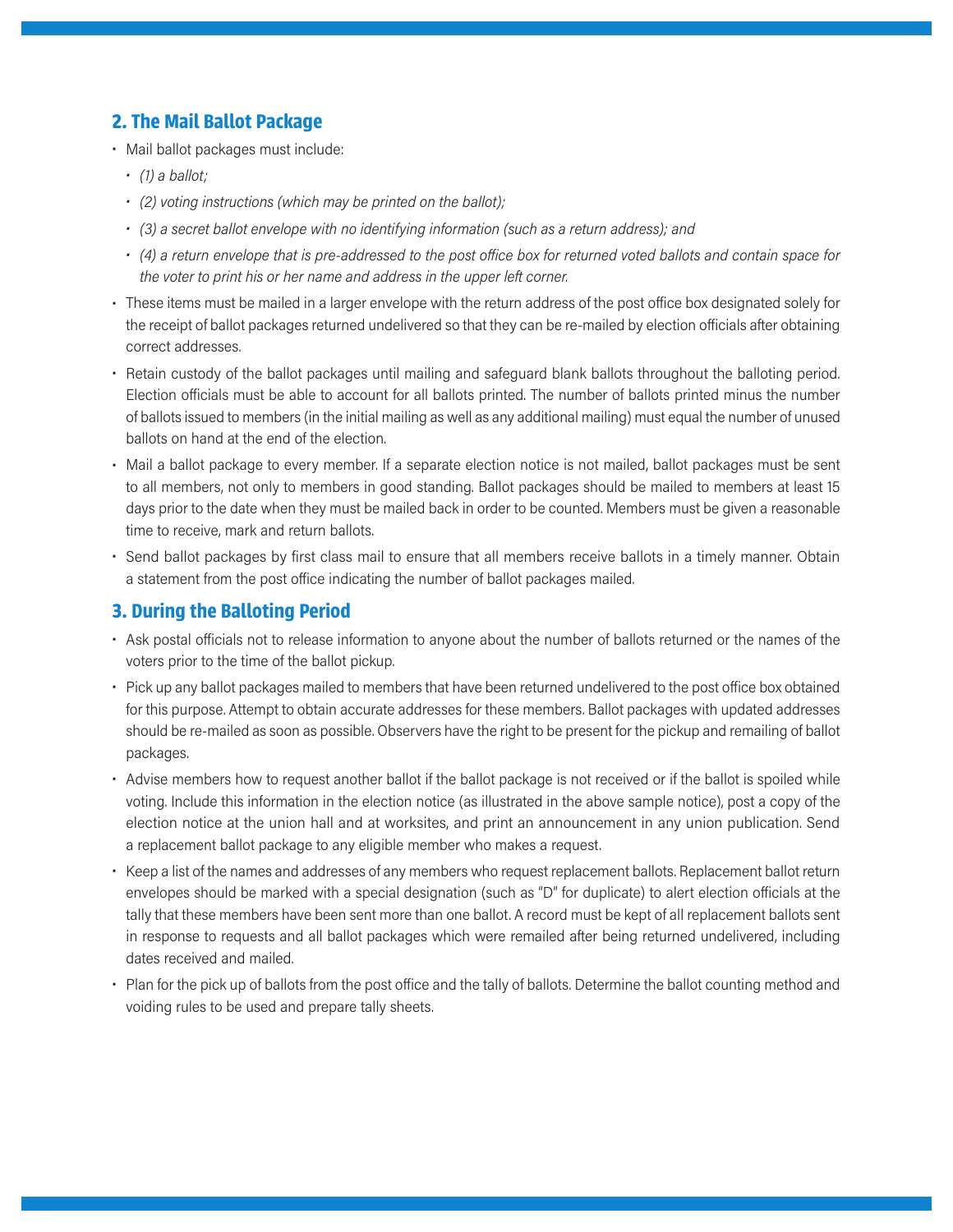#### **4. Counting Ballots**

Locals should have a COVID-19 plan in place for the counting of ballots. The plan should include masking, social distancing and other CDC and MDE guidelines for gatherings. Possible safety measures include using a room that is large enough to have an appropriate amount of space between the people opening and counting the ballots and any observers present, taping the floor and using signage to encourage social distancing, and having extra masks, gloves, hand sanitizer, disinfecting wipes and other cleaning supplies.

- Pick up the envelopes containing the voted ballots from the post office box only at the scheduled date and time, allowing candidates to have an observer present. Under no circumstances should ballots be picked up before the ballot return deadline or by anyone other than election officials.
- Verify voter eligibility at the tally site using the following recommended procedures:
	- *• Count and record the number of return ballot envelopes received at the post office box, removing any envelopes addressed to a different party.*
	- *• Put the return ballot envelopes in the order (alphabetical, numerical, etc.) which corresponds to the voter eligibility*  list. Void (but do not open) any return ballot envelope which does not contain information that identifies the member *as an eligible voter.*
	- *• Call out the name of each voter and mark the name off the voter eligibility list to insure that no member casts more*  than one ballot. If a voter's name does not appear on the list, challenge the ballot, add the voter's name to the end *of the voter eligibility list, and mark both the list and the envelope with a "C" for challenged ballot.*
	- If a voter returns a replacement ballot in an envelope marked by election officials with a "D" for duplicate, indicate *that fact on the voter eligibility list and on the list of replacement ballots maintained by election officials. If a voter*  returns two ballots, election officials must decide in advance which ballot to count. Usually the replacement ballot *should be counted; the other returned ballot envelope should be voided.*
	- *• If the return ballot envelope does not contain the voter's name or other required information but does contain information identifying the person as eligible to vote (such as a voter identification number), the ballot should be*  counted. For example, if a voter uses a pre-printed return address sticker rather than printing or signing his or her *name as directed by the voting instructions, the ballot should be counted. (Voters should not be required to sign*  the ballot return envelope unless election officials are going to physically compare each signature to some other *record, a task which is extremely difficult and time consuming.)*
- Resolve any challenged ballots, if possible, before any ballot envelopes are opened and the counting begins. Election officials should keep a record of decisions made and explain the reason for each voter eligibility decision to observers.
- Remove (but do not open) the secret ballot envelopes from the return ballot envelopes after voter eligibility is established and thoroughly mix all of the secret ballot envelopes together to preserve ballot secrecy. Observers should not be permitted to handle any envelopes or ballots. Prior to the tally, election officials should decide what to do if a voter has not used the secret ballot envelope. Election officials have two choices: 1) Election officials may decide to void a ballot if a voter has not used the secret ballot envelope. (If this policy is adopted, include a warning to members in the voting instructions as illustrated in the above sample notice, that a ballot will be voided if it is not returned in the secret ballot envelope.) OR 2) Election officials may decide to count these ballots, but they must take necessary steps to preserve secrecy. (In such cases, carefully remove the ballot from the return ballot envelope without allowing anyone to see how it is marked. Immediately place the ballot face down and mix it together with the other ballots after they are removed from the secret ballot envelopes to preserve secrecy.)